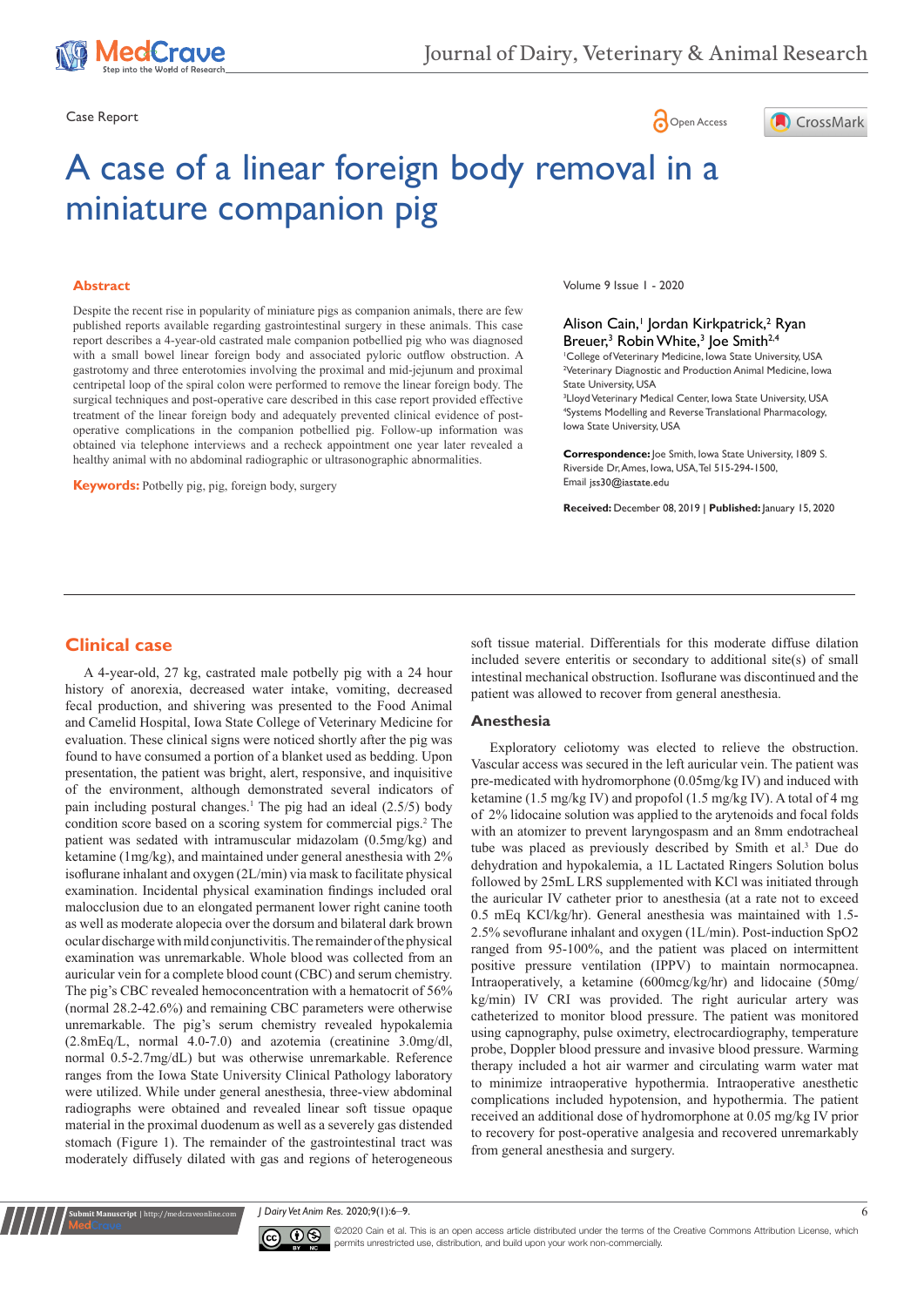#### **Surgery**

An approximately 20cm ventral midline abdominal incision from the xyphoid to the pubis traversing to the left of the prepuce was performed. The fat and subcutaneous tissue were dissected down to the linea alba. A stab incision through the linea alba was made using an inverted #10 blade to enter the abdomen. A medium Balfour retractor was inserted to allow exploration of the abdomen. Foreign material was palpated within the stomach, duodenum, jejunum, spiral colon, and descending colon. There was a moderate degree of plication and gas distension in the proximal jejunum. No areas of serosal erosion or perforation were noted. Moistened laparotomy sponges were used to protect the abdominal cavity and isolate the stomach. Two stay sutures were placed in the body of the stomach towards the cardia and pylorus using 3-0 polydioxanone in a cruciate pattern. An approximately 5 cm incision was made in the body of the stomach between the stay sutures. Suction was used to remove liquid gastric contents. A small amount of fabric foreign material was exteriorized and cut at its attachment as it entered the pylorus using Mayo scissors. The gastrotomy site was closed in two layers using 3-0 polydioxanone in a simple continuous pattern and oversewn with a cushing pattern. The plicated and gas distended portion of the jejunum was exteriorized and measured approximately 20 cm. Moistened laparotomy sponges were placed around the exteriorized jejunum. A  $\frac{1}{4}$  inch penrose drain was placed in the avascular portion of the jejunal mesentary orally and aborally to the palpable foreign material and loosely tied around the jejunum to prevent leakage of jejunal contents. The proximal aspect of the foreign body was isolated in the proximal jejunum. Fingers were used to manipulate and occlude the section of jejunum both oral and aboral to the planned enterotomy incision site. An approximately 2 cm enterotomy was made on the anti-mesenteric surface of the jejunum. A small amount of cloth fabric was removed from the jejunal lumen and cut at its attachment to adjacent bowel. The enterotomy incision was closed in one layer with 3-0 polydioxanone in a simple interrupted pattern centrally and simple continuous with full thickness bites on either side. The integrity of the incision closure was tested by injecting saline into the lumen of the jejunum, no areas of leaking were present. A second enterotomy measuring 1.5 cm was made 10 cm aboral and in a similar fashion to the first enterotomy site. A small amount of foreign cloth material was easily removed from the jejunal lumen; alleviating tension placed on remaining plicated jejunum. The enterotomy site was closed using 3-0 polydioxanone in a simple continuous pattern. The integrity of the incision closure was tested by injecting saline into the lumen of the jejunum, no areas of leaking were present. The  $\frac{1}{4}$  inch penrose drains were removed and the hole left in the jejunal mesentery was closed using 3-0 polydioxanone in a cruciate pattern. Several large, firm regions of foreign material were noted within the proximal centripedal loop of the spiral colon. That section of spiral colon was isolated and the packed off using moistened laparotomy sponges. Fingers were used to manipulate and occlude the section of proximal spiral colon both oral and aboral to the planned enterotomy incision site. An approximately 2 cm enterotomy was made on the anti-mesenteric surface of the spiral colon. A moderate amount of cloth fabric was removed from the spiral colon lumen. The enterotomy incision was closed in one layer with 3-0 polydioxanone in a simple continuous pattern. Following foreign body removal, gloves were changed and a new instrument pack was used for closure of the abdomen. A rent measuring approximately 4cm was noted within the omentum adjacent to the pancreas and closed in a simple continuous pattern using 3-0 polydioxanone. A mild amount of bleeding in the craniodorsal abdomen, adjacent to the liver, was appreciated but could not be localized. The abdomen was copiously lavaged with 4 liters of warm saline. The linea alba was closed using a simple continuous suture pattern with 0 polydioxanone suture. The subcutaneous layer was closed with 2-0 polyglactin 910 using a simple continuous pattern. The dermal layer was closed in a simple continuous pattern using 2-0 poliglecaprone 25. The skin incision was covered with an aluminum-based aerosol bandage after closure.

#### **Post-operative management**

The pot bellied pig was hospitalized for a total of six days. Postoperatively, the patient was administered hydromorphone (0.5 mcg/ kg IV every four hours for the first night), flunixin meglumine (1.1 mg/kg IV once), gentamicin (5 mg/kg IM every 24 hours for three doses), sucralfate (3.7 mg/kg PO every 6 hours for five days), and IV LRS supplemented with potassium chloride (50 ml/kg/day for two days). Due to the inflammation noted in the mucosal surface of the bowel the pig was administered ceftiofur (5 mg/kg, SQ, once) post operatively. The pot bellied pig was provided a soft diet of pelleted feed moistened with canned pumpkin, apple sauce, and fruit juice. The patient's appetite was mildly decreased 48 hours after surgery, prompting provision of grass hay, cantaloupe, and a variety of nuts. 48 hours post-operatively, the patient was sedated with midazolam (1 mg/ kg IM) to facilitate venipuncture for a complete serum chemistry and an abdominal focused assessment with sonography for trauma, triage, and tracking (AFAST). The pot bellied pig's serum chemistry revealed static hypokalemia (3.5 mEq/L) and hypomagnesemia (1.70 mEq/L), prompting oral supplementation of an electrolyte solution in the patient's water for the remainder of hospitalization. No overt evidence of abdominal effusion, fibrin, or adhesion formation was appreciated during the abdominal ultrasonographic examinations. Additionally, an absence of fecal production 48 hours following surgery, prompted performance of a fleet enema during the same sedation event. Oral administration of carprofen (2 mg/kg) was initiated two days postoperatively with improved appetite. On the sixth and final day of hospitalization, the patient was sedated with ketamine (1mg/kg IM) and midazolam (1mg/kg IM) to facilitate venipuncture for a complete blood count (CBC) and serum biochemistry panel. The patient's CBC was unremarkable except for a mild eosinophilia  $(2.38 \text{ 1x10}^3/\text{ul})$ while the serum chemistry was unremarkable. A modified McMaster's fecal egg count was also performed which was negative for evidence of intestinal parasites. At discharge, the pot bellied pig was eating well with appropriate fecal production. The patient was discharged with carprofen (2 mg/kg PO every 12 hours for two days) and instructions for incision care, activity restriction, and monitoring for evidence of abdominal pain. Information regarding long-term (>6 months after hospital discharge) survival was obtained via phone and email. The owner reported no complications following hospital discharge and was satisfied with the surgical outcome. Approximately one year after initial admission the pig presented for a recheck examination. Abdominal ultrasonography and radiography yielded no adverse findings.

## **Discussion**

Pot bellied pigs have become popular companion animals in recent years, with the total North American population thought to be close to one million animals,<sup>3</sup> tasking a growing number of veterinarians with their medical care.<sup>4</sup> Among the most frequently reported reasons for companion pot bellied pigs to present to a veterinarian are generalized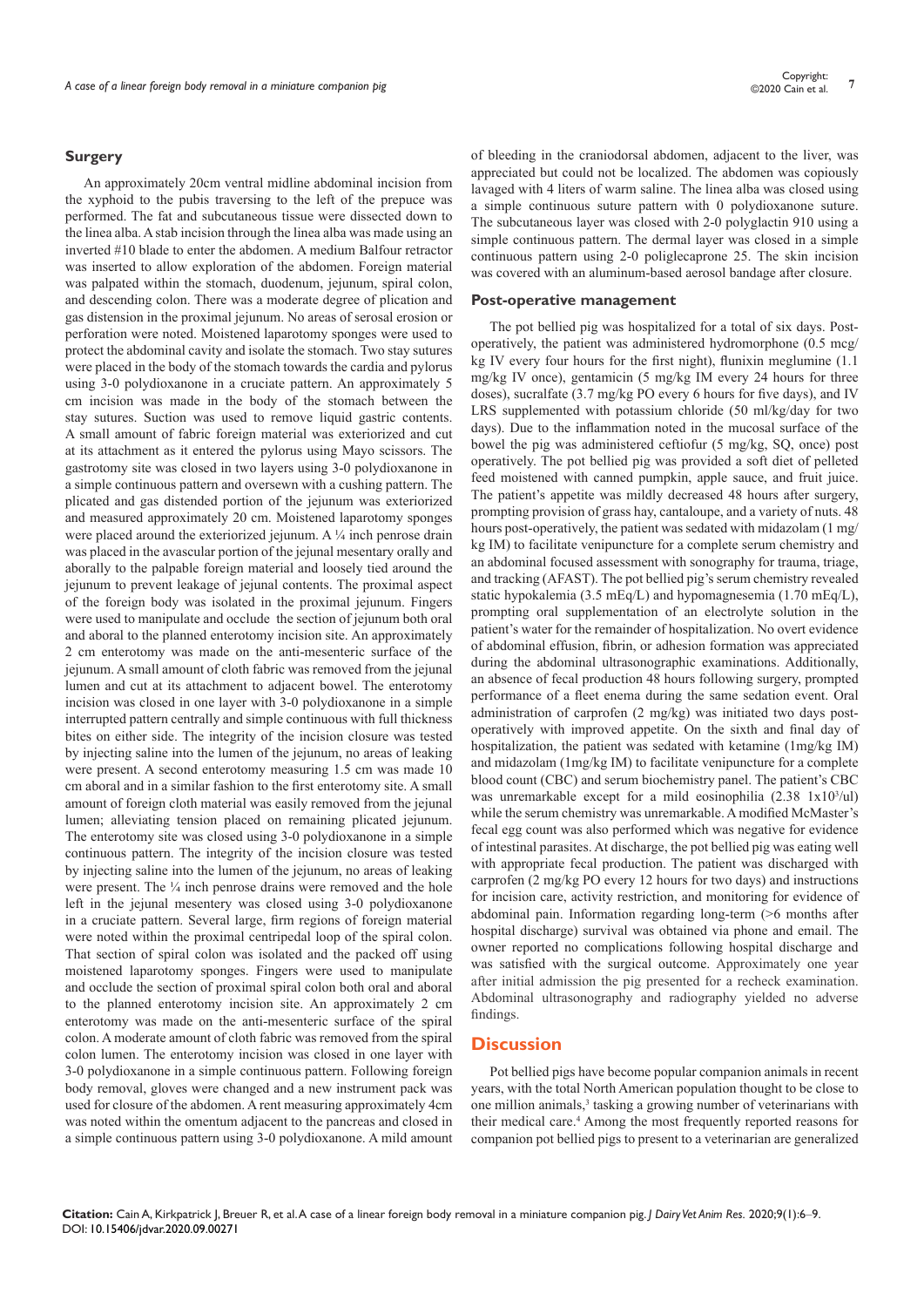# *A case of a linear foreign body removal in a miniature companion pige* **<sup>8</sup>** Copyright:

gastrointestinal clinical signs including anorexia, vomiting, decreased fecal production, abdominal distension, and abdominal pain.<sup>5</sup> Gastrointestinal diseases previously reported in companion pot bellied pigs include intestinal obstruction, gastric ulceration, intestinal torsion or volvulus, endoparasitosis, and neoplasia.<sup>5,6</sup> Additionally, companion pot bellied pigs are liable to dietary indiscretion resulting in foreign body ingestion and subsequent intestinal obstruction.<sup>6</sup> Despite the recent rise in popularity of potbellied pigs as pets and their propensity for gastrointestinal obstructions requiring surgical correction, little published information is available regarding gastrointestinal surgery in these animals.4 Among the companion pig literature, several cases of gastrointestinal surgeries are described. Spiral colon bypass has been utilized for stricture of the spiral colon in an 8 year old potbellied pig.7 For a 7 month old miniature pig with megacolon, subtotal colectomy and ileocolonic anastomosis was successful,<sup>8</sup> suggesting that porcine megacolon may be managed in a comparative manner to that of the feline. In addition, the observed complications to gastrointestinal tract surgery in the pet pig have been described.<sup>6</sup>

A retrospective study of gastrointestinal tract surgery in pet pot bellied pigs described the most significant post-operative complication to be peritoneal adhesion formation and potential maturation into a restrictive adhesion formation resulting in intestinal narrowing and obstruction.<sup>6</sup> However, in the absence of peritoneal adhesions, the prognosis for survival following surgical foreign body removal was excellent.<sup>6</sup> Published recommendations to avoid such adhesion formation include atraumatic surgical technique, intra-abdominal lavage, omentectomy, use of protective tissue-coating solutions such as sodium carboxymethylcellulose, as well as antimicrobial and anti-inflammatory administration.6,9 Antimicrobial coverage for this case was achieved by gentamicin and ceftiofur. Anti-inflammatories administered included flunixin meglumine initially, as well as carprofen. When using multiple anti-inflammatories, clinicians should be aware of adverse effects such as gastric ulceration. However, the authors have found that administration of an initial dose of flunixin meglumine transitioned to carprofen afterwards to be a convenient way to administer a nonsteroidal prior to surgery and then continue coverage afterwards, as reflected in another miniature pig case report (Figure 1). $3$ 



**Figure 1** Right lateral (A), ventrodorsal (B), and left lateral (C) abdominal radiographs showing severe gas dilation of the stomach and moderately to severely diffusely dilated intestines with gas and soft tissue opaque material. In the left lateral projection (C), an amorphous and heterogenous soft tissue and gas opaque feature is noted in the proximal duodenum.

An additional consideration of this case is the unique position of the miniature pig as both a companion and food animal in the United States. As such, clinicians need to be aware of this when considering drug selection. While it is not a common occurrence, there have been reports of companion miniature pigs entering the food chain,<sup>10</sup> and caution should be exercised with extra-label drug use in the species. For example, the use of gentamicin in this case would be extralabel use in a food animal, as the use of this drug in an adult adult pig could lead to extremely extended slaughter withdraw periods. Similarly, in the United States currently ceftiofur usage in major food animal species is limited, and in this case while it was used to treat an enteritis, which would be an off label indication, the appropriate label dose, route, and frequency was used for permissible extralabel use.<sup>11</sup> While it was understood that the animal was a companion, and not a production pig, the owner was counseled as to what the drugs administered to their animals meant from a regulatory perspective. This was done by providing the following statement "While we understand that (name redacted) is a companion animal, we are legally obligated to inform you that the drugs administered to your animal carry a withdraw period. Please contact us if you need this information" in the discharge instructions, and then explaining to the client what the responsibilities for a veterinarian in the United States are with respect

to extralabel drug use. The authors have found this strategy to be effective in communicating this responsibility, as it relays the message without implying the client will be using their pet for food. Currently, in the United States, there is no regulatory exception for drug use in companion pigs compared to commercial pigs, so clinicians should be aware of appropriate extra-label drug usage with this species.

# **Conclusion**

This report describes a small bowel linear foreign body and associated pyloric outflow obstruction in a pet potbellied pig and the surgical technique with and post-operative care utilized to successfully relieve the obstruction while preventing clinical evidence of postoperative complications.

# **Acknowledgements**

The authors wish to recognize Dr. Morgan Murphy for her anesthetic planning and care of this patient under anesthesia.

### **Conflicts of interest**

No conflicts of interest exist.